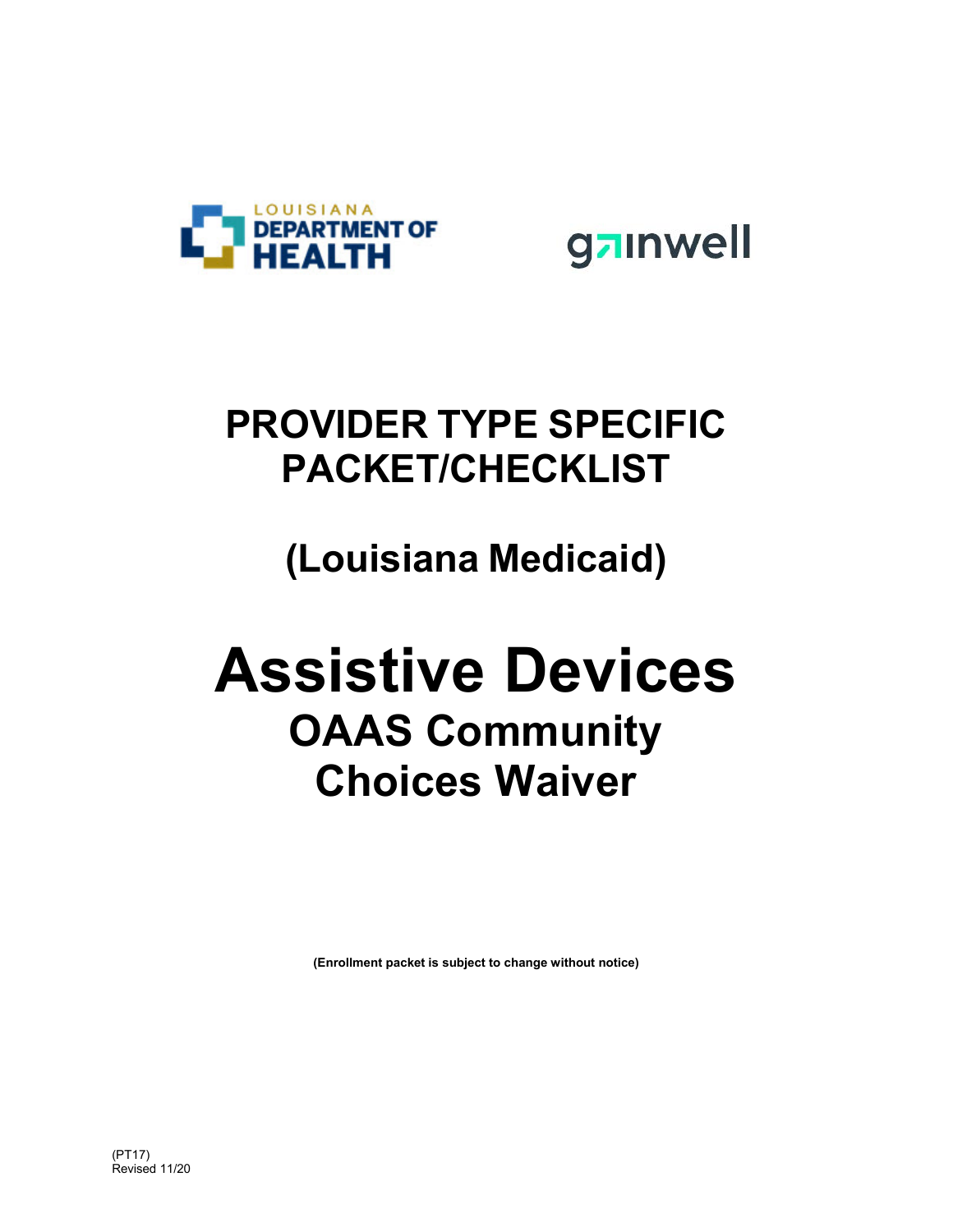#### GENERAL INFORMATION FOR PROVIDER ENROLLMENT

**\*\*Current enrollment as a Home Health Agency (PT-44) or a Durable Medical Equipment/DME (PT-40) provider is required before being able to enroll as an Assistive Device (PT-17) provider for OAAS Community Choices Waiver.** 

**\*\*NPI numbers are not required for Assistive Device (PT-17) providers. If you do not submit an NPI number on your PE-50, you must submit claims using your Louisiana Medicaid provider number only. If you choose to submit an NPI number on your PE-50, please be aware that each Medicaid provider number is required to have a unique NPI number (different than the one for your HHA or DME file), so the Assistive Device provider would need to obtain a new NPI number. Alternatively, the same NPI can be used as another Medicaid provider number only if the NPI has multiple taxonomy codes listed and you list the applicable taxonomy code on your PE-50 in the Basic Enrollment Packet.** 

Provider Enrollment works on a three-week turnaround time frame. If enrollment requirements are not met, the entire application will be returned for correction and would need to be re-submitted once the corrections are made. Any resubmission of the enrollment packet is subject to an additional three-week turnaround period.

The effective date for this enrollment will be the day the application is actually worked by Provider Enrollment.

No billing for 18 months will result in an automatic closure of this provider number, which will require a new enrollment application in order to be re-activated. No notification will be made to the provider regarding automatic closure.

OCDD Waiver Service Providers must submit additional documentation to be placed on what is called the Freedom of Choice listing. This documentation is to be downloaded from the web after receiving the letter confirming enrollment in Louisiana Medicaid. The additional documentation required is a Medicaid Freedom of Choice Request Form which is found on the LDH website at: http://new.dhh.louisiana.gov/index.cfm/page/141. (The link to this form is located just above the map of Louisiana).

Upon completion of the Medicaid enrollment process, all OAAS Waiver Service providers and some providers of other Medicaid services will automatically be added to a Freedom of Choice listing in a web- based program called Provider Locator Tool. This enables public users to search for Medicaid and/or Home and Community Based Service providers who accept Louisiana Medicaid.

If at any time during enrollment as an OAAS Community Choices Waiver Medicaid provider or OCCD Waiver Medicaid provider, the provider has a change of physical address, the provider must first obtain an updated license indicating the new address. The one year license renewal period begins over when a provider gets a new license because of a change of address. The provider must then submit notification of the change of address along with a copy of the new license to Gainwell Provider Enrollment (see address on checklist, below). Failure to report a change of address, first to Health Standards and then to Gainwell Provider Enrollment, will result in your agency being incorrectly listed on the Freedom of Choice list.

#### NOTICE TO WAIVER SERVICE PROVIDERS

Please note that Louisiana Medicaid will only reimburse you for waiver services rendered to Medicaid recipients who are enrolled in a waiver program (New Opportunities Waiver (NOW), Children's Choice Waiver, Supports Waiver, Residential Options Waiver (ROW), and Community Choices Waiver). Medicaid will not reimburse you for waiver services provided to recipients who are not enrolled in one of the waiver programs.

Providers enrolled as type 17 (Assistive Devices) are allowed to provide services in accordance with applicable rules, regulations, and policies under waiver programs as specified below:

- Assistive Devices / Medical Supplies to OCDD New Opportunities Waiver Recipients
- Assistive Technology / Specialized Medical Equipment to OCDD Residential Options Waiver **Recipients**
- Assessment for and Purchase of Assistive Technology, Devices, Medical Supplies by a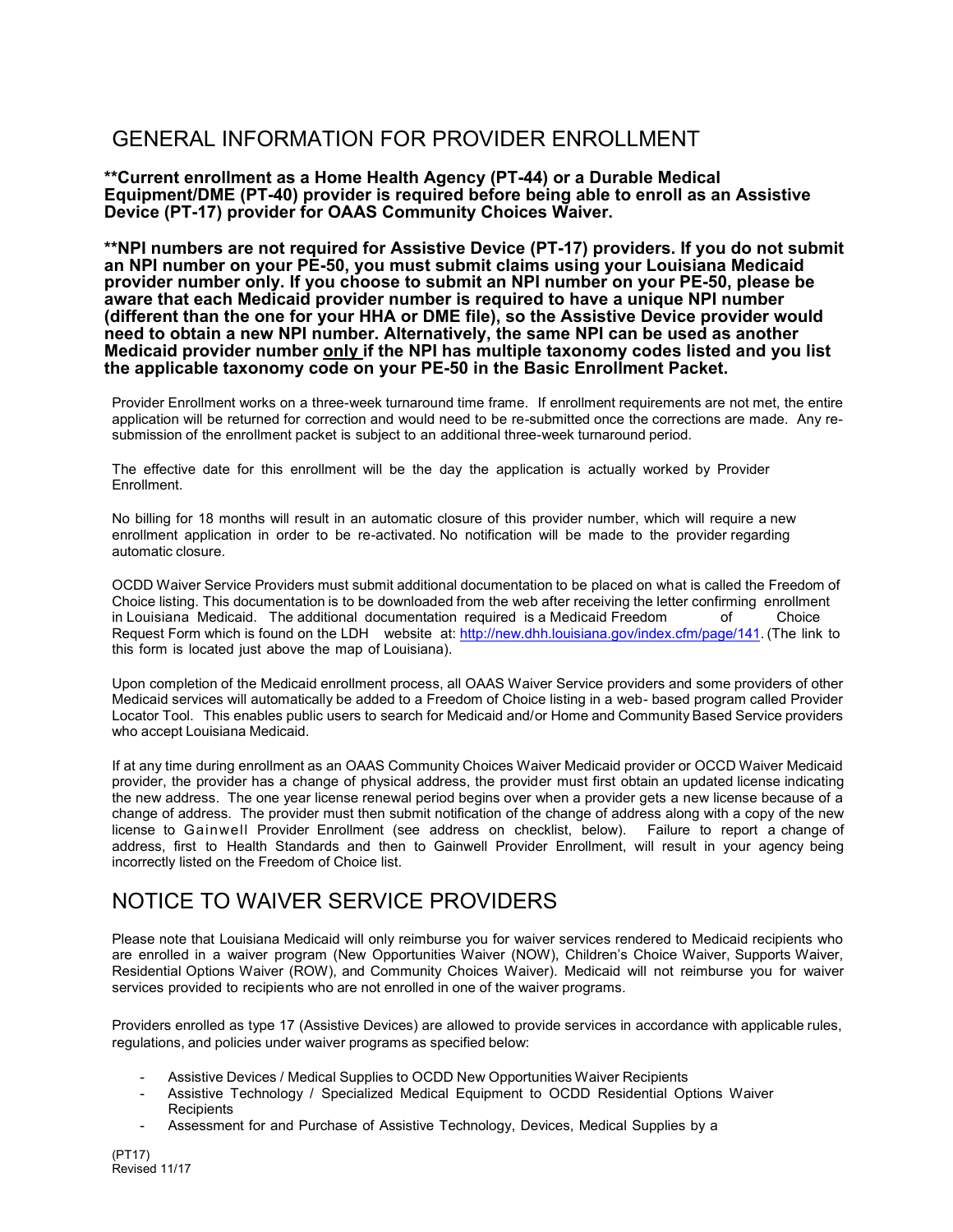Home Health Agency and / or a Durable Medical Equipment (DME) provider for OAAS Community Choices Waiver Recipients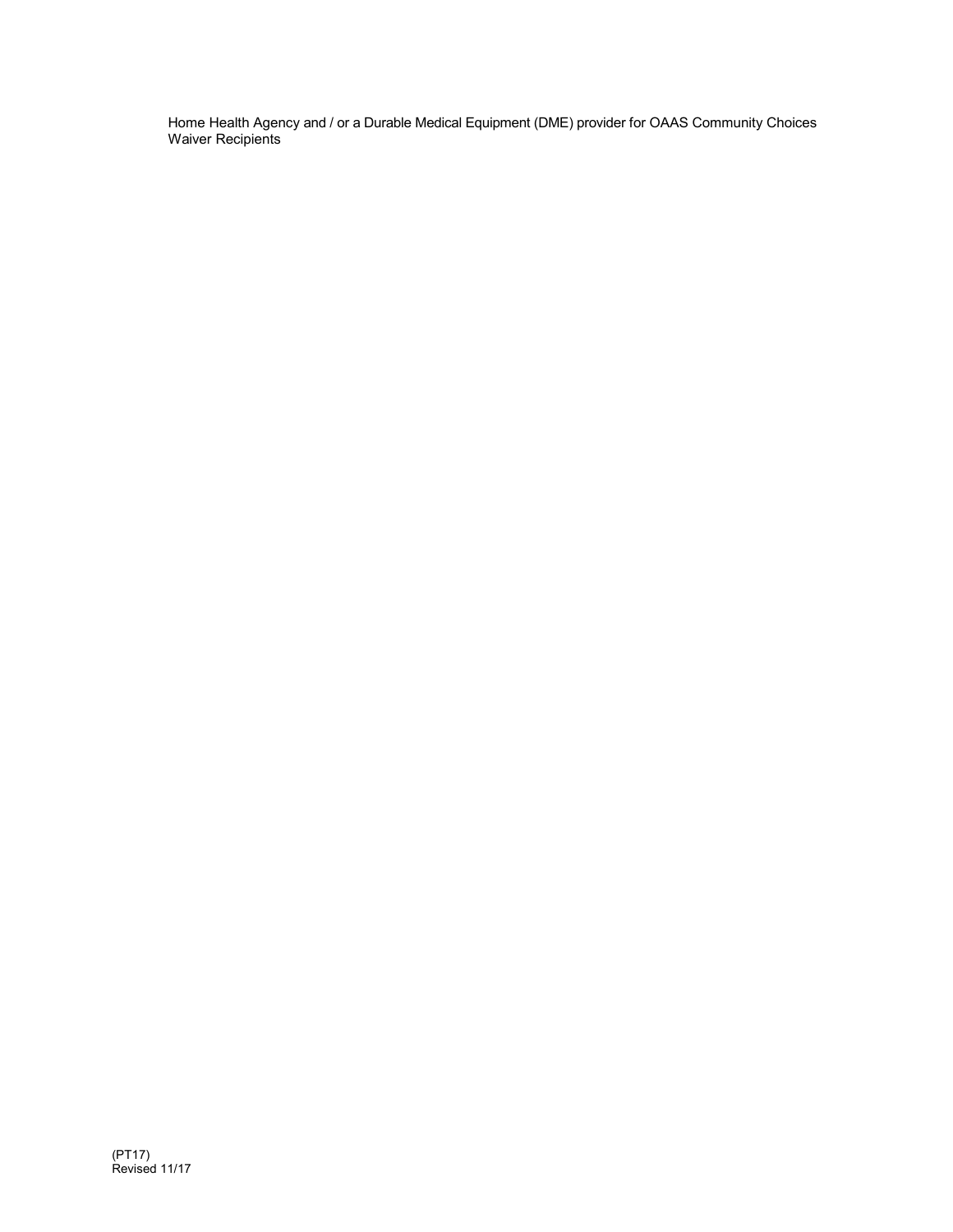# **ATTENTION!!**

**Waiver service providers are required to comply with all requirements contained in:**

- **1. The provider manuals located at http://www.lamedicaid.com**
- **2. The information located on the LDH/OAAS website at**

**http://new.dhh.louisiana.gov/index.cfm/subhome/12/n/7**

### **3. The information located on the LDH/OCDD website at http://new.dhh.louisiana.gov/index.cfm/subhome/11/n/8**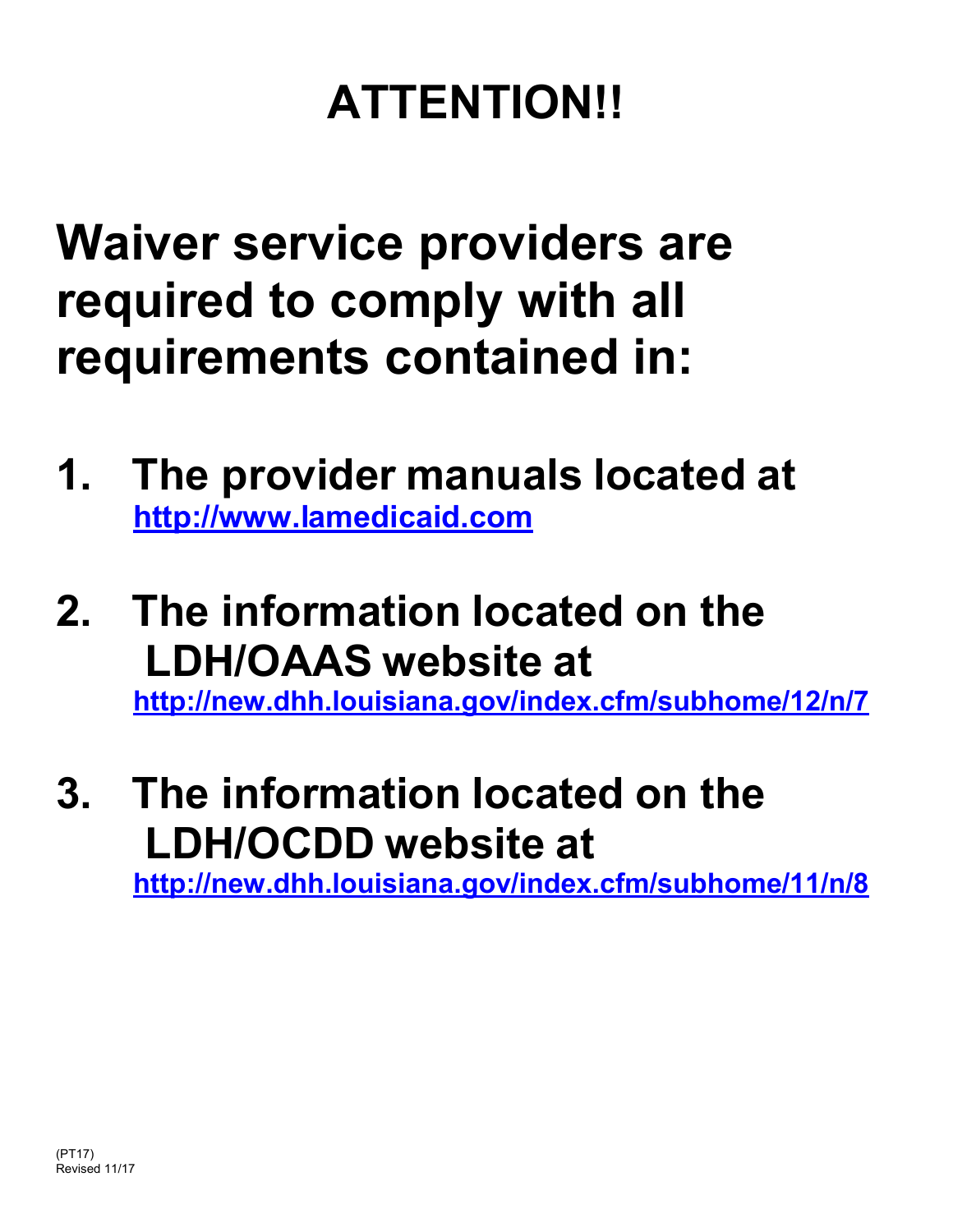### **OAAS Community Choices Waiver Assistive Devices**

#### **CHECKLIST OF FORMS TO BE SUBMITTED**

The following checklist shows all documents that must be submitted to the Gainwell Provider Enrollment Unit in order to enroll in the Louisiana Medicaid Program as an OAAS Community Choices Waiver Assistive Devices & Medical Supplies provider.

|         | <b>Document Name</b>                                                                                                                                                                                                                                                                                                                                 |  |  |  |  |  |  |
|---------|------------------------------------------------------------------------------------------------------------------------------------------------------------------------------------------------------------------------------------------------------------------------------------------------------------------------------------------------------|--|--|--|--|--|--|
| $\star$ | 1. Completed Entity/Business Louisiana Medicaid PE-50 Provider Enrollment Form.                                                                                                                                                                                                                                                                      |  |  |  |  |  |  |
| $\star$ | 2. Completed PE-50 Addendum - Provider Agreement Form (two pages).                                                                                                                                                                                                                                                                                   |  |  |  |  |  |  |
| $\ast$  | 3. Completed Medicaid Direct Deposit (EFT) Authorization Agreement Form.                                                                                                                                                                                                                                                                             |  |  |  |  |  |  |
| $\star$ | 4. Completed Louisiana Medicaid Ownership Disclosure Information Form for an Entity/Business.                                                                                                                                                                                                                                                        |  |  |  |  |  |  |
| *       | (If submitting claims electronically) Completed Provider's Election to Employ Electronic Data Interchange of<br>5.<br>Claims for Processing in the Louisiana Medical Assistance Program (EDI Contract) Form and Power of Attorney<br>Form (if applicable).                                                                                           |  |  |  |  |  |  |
|         | Copy of voided check or letter from the bank on bank letterhead verifying the account and routing number for the<br>6.<br>account to which you wish to have your funds electronically deposited (deposit slips are not accepted).                                                                                                                    |  |  |  |  |  |  |
|         | 7. Copy of a pre-printed document received from the IRS showing both the employer identification number (EIN)<br>and the official name as recorded on IRS records (W-9 forms are not accepted).                                                                                                                                                      |  |  |  |  |  |  |
| **      | Completed and signed Existing Provider Information Form.<br>8.                                                                                                                                                                                                                                                                                       |  |  |  |  |  |  |
| **      | Completed and notarized "Provider Attestation for OAAS Community Choices Waiver Assistive Devices and<br>9.<br>Medical Supplies Services" form.                                                                                                                                                                                                      |  |  |  |  |  |  |
|         | 10. To report "Specialty" for this provider type on Section A of the PE-50, use Code 91 (Assistive Devices).                                                                                                                                                                                                                                         |  |  |  |  |  |  |
|         | 11. To report "Sub-Specialty" as a Home Health Agency provider for the Community Choices Waiver Assistive<br>Devices & Medical Supplies on Section A of the PE-50, use Code 3U<br>*OR*<br>To report "Sub-Specialty" as a DME provider for the Community Choices Waiver Assistive Devices & Medical<br>Supplies on Section of the PE-50, use code 4V. |  |  |  |  |  |  |

**\*** These forms are available in the **Basic Enrollment Packet for Entities/Businesses**.

**\*\*** This form is included here.

*PLEASE USE THIS CHECKLIST TO ENSURE THAT ALL REQUIRED ITEMS ARE SUBMITTED WITH YOUR APPLICATION FOR ENROLLMENT. ATTACHED FORMS MUST BE SUBMITTED AS ORIGINALS WITH ORIGINAL SIGNATURES (NO STAMPED SIGNATURES OR INITIALS).* 

> Please submit all required documentation to: **Gainwell Provider Enrollment Unit PO Box 80159 Baton Rouge, LA 70898-0159**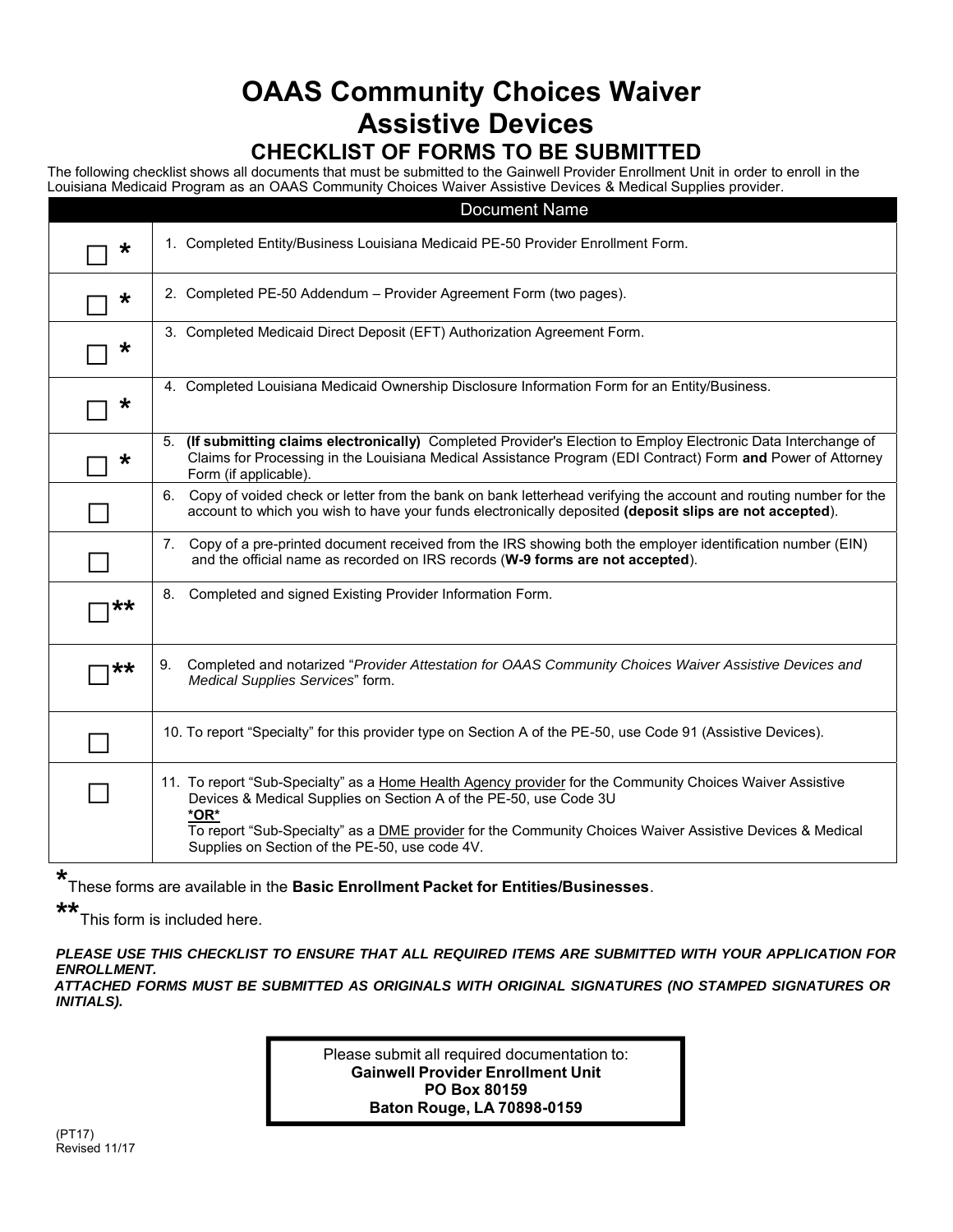#### **Provider Attestation for OAAS Community Choices Waiver Assistive Devices and Medical Supplies Services**

#### **PURPOSE**

This form confirms that the provider specified below wishes to provide Assistive Devices and Medical Supplies under the OAAS Community Choices Waiver program, and attests that the provider will conform to prior approval and reimbursement regulations and policies.

| <b>Provider Number:</b>                                     | . Simple School is a gladelle and policies.<br>LA Medicaid Provider#<br>(leave blank if new<br>applicant) |  |  | <b>National Provider Identifier (NPI)</b> |  |  |  |  |  |  |  |  |  |  |
|-------------------------------------------------------------|-----------------------------------------------------------------------------------------------------------|--|--|-------------------------------------------|--|--|--|--|--|--|--|--|--|--|
|                                                             |                                                                                                           |  |  |                                           |  |  |  |  |  |  |  |  |  |  |
| <b>Provider Name:</b>                                       |                                                                                                           |  |  |                                           |  |  |  |  |  |  |  |  |  |  |
| <b>Physical Address:</b>                                    |                                                                                                           |  |  |                                           |  |  |  |  |  |  |  |  |  |  |
| <b>Contact Person for questions</b><br>regarding this form: |                                                                                                           |  |  |                                           |  |  |  |  |  |  |  |  |  |  |
| <b>Contact Person Phone Number:</b>                         |                                                                                                           |  |  |                                           |  |  |  |  |  |  |  |  |  |  |

I hereby affirm under oath that all statements I have made on this application and the attachments thereto are true and correct; and:

- that I can receive reimbursement for services provided only to those persons within the OAAS Community Choices Waiver;
- that Medicaid Community Choices Waiver is the payer of last resort in accordance with federal regulation 42 CFR 433.139 which requires states to deny (cost avoid) Medicaid claims until after the application of available third party benefits and that third parties include but are not limited to private health insurance, casualty insurance, worker's compensation, estates, trusts, tort proceeds and Medicare;
- that failure to exhaust these above referenced third party payer sources may subject this/my Medicaid enrolled agency to recoupment of funds previously paid by Medicaid;
- that all Professional Services provided to Community Choices Waiver participants must be prior authorized before services are rendered; and
- I understand that violation of this oath shall constitute cause sufficient for the refusal or revocation of enrollment in Medicaid.

| Print Authorized Representative' Name                                            | Signature of Authorized Representative                 | Date of Signature                                      |  |  |  |  |  |  |  |
|----------------------------------------------------------------------------------|--------------------------------------------------------|--------------------------------------------------------|--|--|--|--|--|--|--|
|                                                                                  | THUS DONE AND PASSED BEFORE ME, Notary, in the City of | State                                                  |  |  |  |  |  |  |  |
|                                                                                  |                                                        |                                                        |  |  |  |  |  |  |  |
| Notary Public Signature                                                          |                                                        | Notary Seal or Notary Identification Number (required) |  |  |  |  |  |  |  |
| Complete this form in its entirety. Original signature required - blue ink only. |                                                        |                                                        |  |  |  |  |  |  |  |